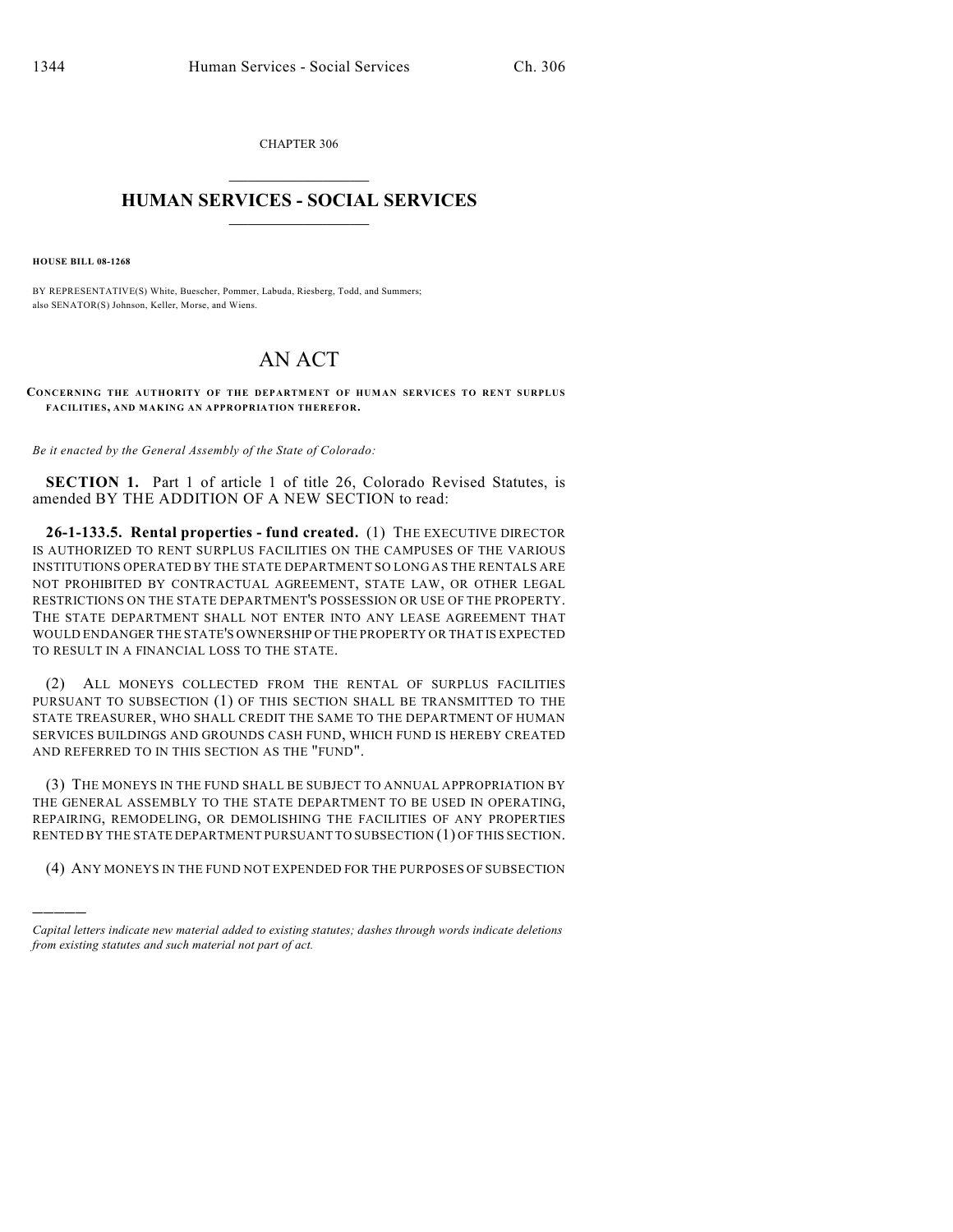(3) OF THIS SECTION MAY BE INVESTED BY THE STATE TREASURER AS PROVIDED BY LAW. ALL INTEREST AND INCOME DERIVED FROM THE INVESTMENT AND DEPOSIT OF MONEYS IN THE FUND SHALL BE CREDITED TO THE FUND. ANY UNEXPENDED AND UNENCUMBERED MONEYS REMAINING IN THE FUND AT THE END OF A FISCAL YEAR SHALL REMAIN IN THE FUND AND SHALL NOT BE CREDITED OR TRANSFERRED TO THE GENERAL FUND OR ANOTHER FUND.

**SECTION 2.** 25-1-118, Colorado Revised Statutes, is amended to read:

**25-1-118. Rental properties - salvage - fund created - repeal.** (1) If any federal surplus property which THAT has been acquired by the governor pursuant to the provisions of section 25-1-117 consists of rental property, the executive director of the department of human services is authorized to continue renting such property for such rentals as he OR SHE deems reasonable.

(2) The executive director is also authorized to sell any salvage resulting from the repair, remodeling, or demolition of the facilities of any such properties acquired under the provisions of said section 25-1-117.

(3) Any moneys received from such rentals and from any such salvage shall be deposited with the state treasurer and credited by him OR HER to the Fort Logan state hospital fund, which fund is hereby created. ANY MONEYS REMAINING IN THE FUND AT THE END OF THE 2007-08 FISCAL YEAR SHALL BE TRANSFERRED TO THE DEPARTMENT OF HUMAN SERVICES BUILDINGS AND GROUNDS CASH FUND CREATED IN SECTION 26-1-133.5 (2), C.R.S.

(4) THIS SECTION IS REPEALED, EFFECTIVE JULY 1, 2008.

**SECTION 3. Repeal.** 25-1-119 and 27-10.5-309, Colorado Revised Statutes, are repealed.

**SECTION 4.** 24-75-402 (5), Colorado Revised Statutes, is amended BY THE ADDITION OF A NEW PARAGRAPH to read:

**24-75-402. Cash funds - limit on uncommitted reserves - reduction in amount of fees - exclusions.** (5) Notwithstanding any provision of this section to the contrary, the following cash funds are excluded from the limitations specified in this section:

(u) THE DEPARTMENT OF HUMAN SERVICES BUILDINGS AND GROUNDS CASH FUND CREATED IN SECTION 26-1-133.5 (2), C.R.S.

**SECTION 5. Appropriation.** In addition to any other appropriation, there is hereby appropriated, out of any moneys in the department of human services buildings and grounds cash fund created in section 26-1-133.5 (2), Colorado Revised Statutes, not otherwise appropriated, to the department of human services, for allocation to the office of operations, for the fiscal year beginning July 1, 2008, the sum of eighty-one thousand twenty-four dollars (\$81,024) cash funds and 1.0 FTE, or so much thereof as may be necessary, for the implementation of this act.